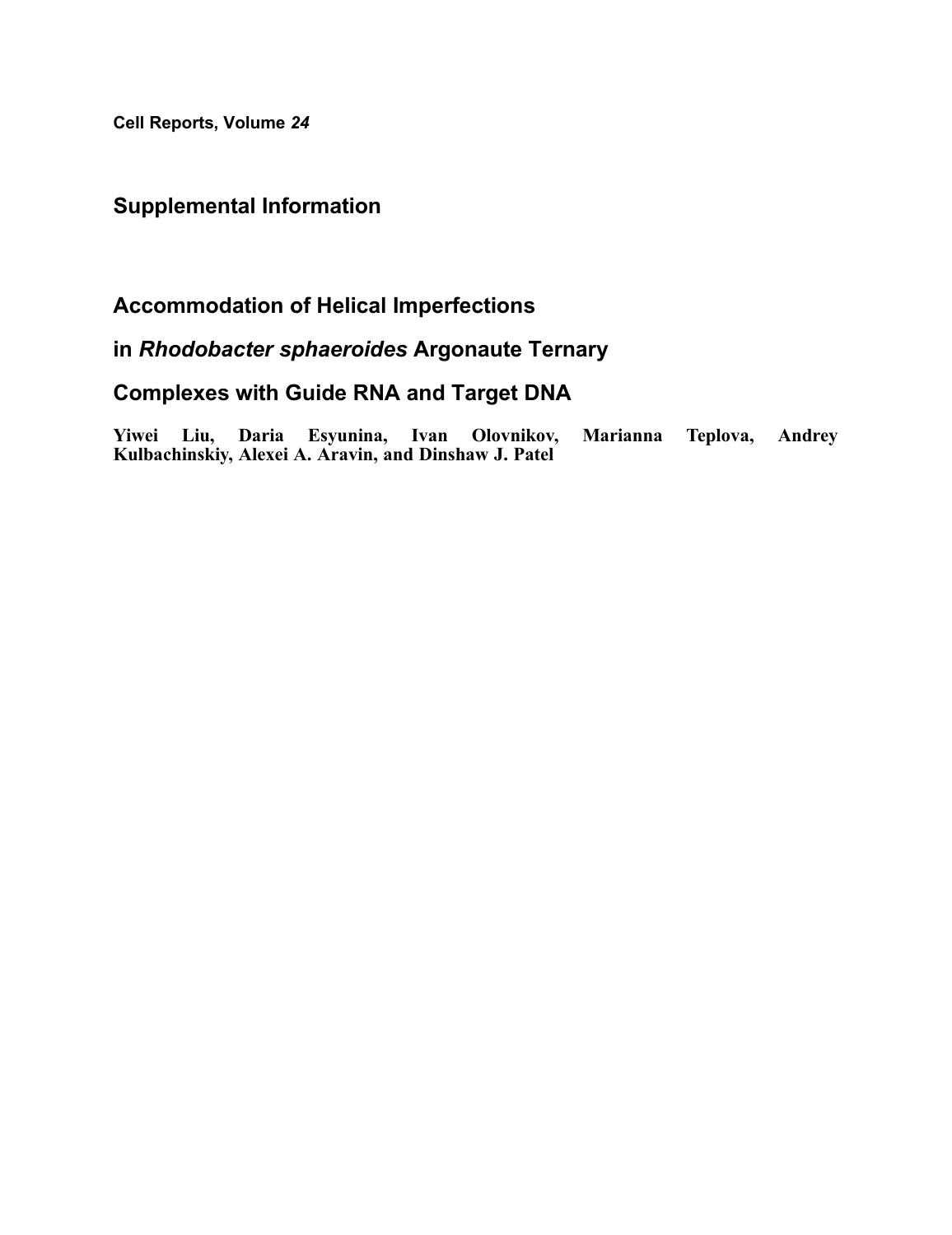### **SUPPLEMENTAL INFORMATION**

### **SUPPLEMENTAL EXPERIMENTAL PROCEDURES**

#### **Protein Expression and Purification**

6xHis-tagged full-length *R. sphaeroides* Ago (RsAgo) gene was inserted into pET-30a expression vector (Invitrogen). The plasmid was transformed into *E. coli* strain BL21 (DE3). The cells were grown in Luria-Bertrani (LB) medium supplemented with 50 mg/mL kanamycin and harvested after 16 h incubation with 0.1 mM IPTG at 16 °C. The cells were lysed in 20 mM Tris-HCl buffer, 0.5 M NaCl, 0.1 mM DTT, pH 7.5. The protein was first purified using HisTrap HP column (GE Healthcare). The protein was then diluted to 0.1 M NaCl concentration and purified with tandem HiTrap Q HP and HiTrap SP HP columns. The protein was finally purified by gel filtration column Superdex 200 (GE Healthcare). It was concentrated to 50 mg/ml in 20 mM Tris-HCl pH 7.5, 0.2 M NaCl and 0.1 mM DTT. The mutant variants of RsAgo analyzed in biochemical experiments were obtained by sitedirected mutagenesis in vector pET-30a and purified using HisTrap HP and Heparin Sepharose (GE Healthcare) columns.

#### **Crystallization and Data Collection**

RNA oligonucleotides were purchased from Thermo Scientific and DNA oligonucleotides were purchased from Invitrogen. All crystals were grown by the hanging-drop vapor diffusion method. Native or selenomethionine (SeMet)-labelled RsAgo was mixed with 5'-phosphorylated 18-base RNA and 24-base DNA at 1:1.1:1.1 molar ratios and protein concentration of 0.1-0.15 mM. Crystals of the ternary RsAgo - 18-mer gRNA - 24-mer tDNA complex were grown from 40% MPD, 30 mM magnesium acetate, 50 mM sodium cacodylate pH 5.7 at 20 °C. Protein-to-mother liquor ratio in the crystallization drop was 1:1. Crystals of the non-canonical pair and bulge containing sequences were grown under similar conditions.

Diffraction data were collected at 100 K at beam line NE-CAT 24-IDC at the Advanced Photon Source (APS), Argonne National Laboratory. All data were processed with the HKL2000 suite (Otwinowski and Minor, 1997). Data processing statistics are summarized in Table S1-S4.

### **Structure Determination and Refinement**

The structure of the RsAgo - 18-mer gRNA - 24-mer tDNA complex was solved by the multi-wavelength anomalous dispersion method using the SeMet-labeled protein. Phases were calculated and the initial model comprising two copies of the complex in the crystallographic asymmetric unit was built with Phenix suite (Adams et al., 2010). The model was improved by several cycles of manual rebuilding with program COOT (Emsley and Cowtan, 2004; Winn et al., 2011) and was refined using the native dataset by phenix.refine (Table S1). The structures of all other complexes were solved by molecular replacement with the program Molrep, using the structure of the RsAgo - 18-mer gRNA - 24-mer tDNA complex as a search model and refined with Refmac5 of CCP4 suite or phenix.refine of Phenix suite. NCS restrains were not used in refinement (Tables S2-S4).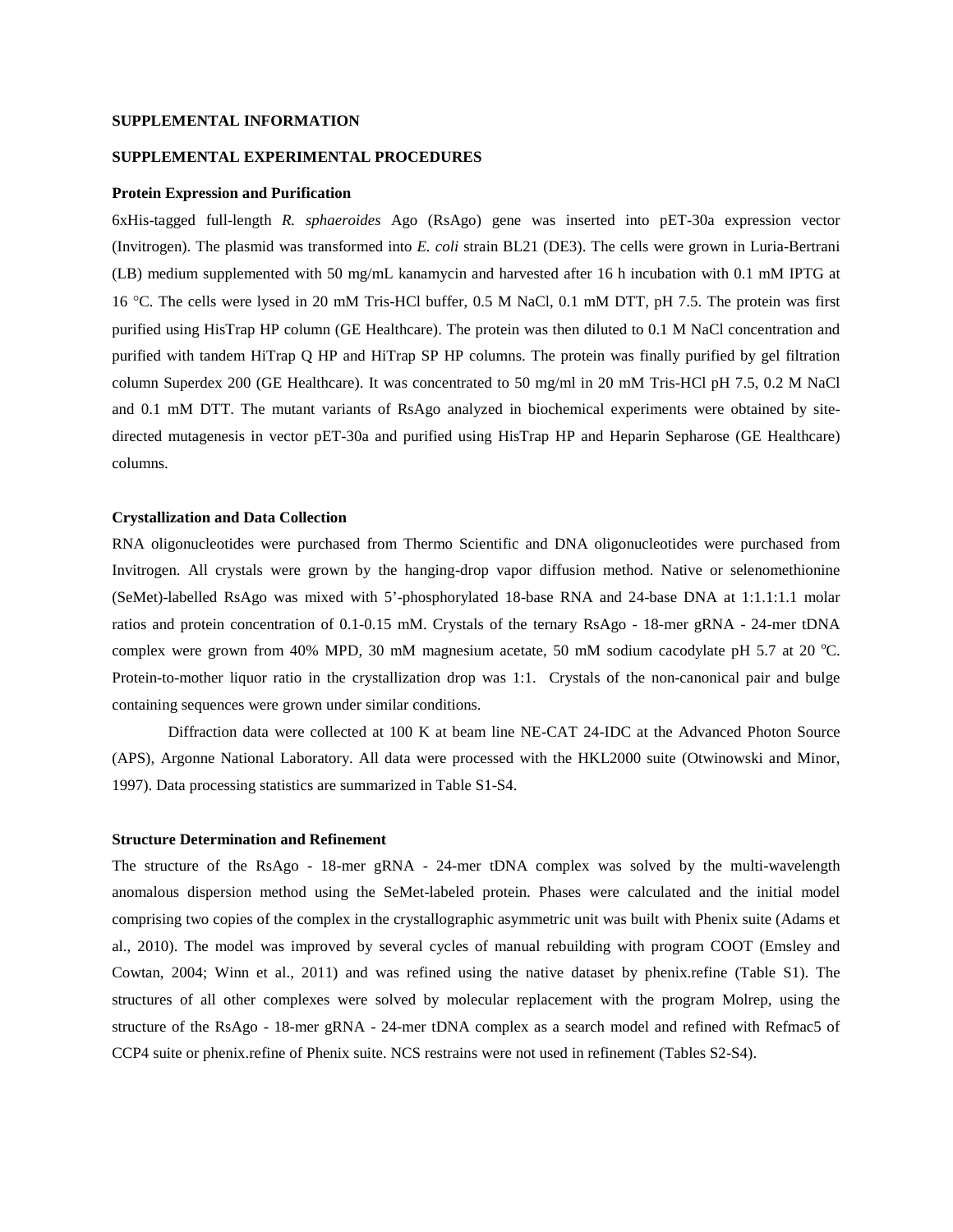### **Analysis of RsAgo interactions with gRNA and tDNA**

All RNA and DNA oligonucleotides used for analysis of RsAgo-nucleic acid interactions are shown in Figure S4. Determination of apparent  $K_d$  values was performed using nitrocellulose filtration method in binding buffer containing 40 mM Tris-HCl, pH 7.9, 40 mM KCl, 200 mM NaCl, 2 mM MgCl<sub>2</sub> and 50  $\mu$ g/ml BSA. Nitrocellulose membrane filters (0.2 µm Amersham Protran, GE Healthcare) were presoaked in 0.4 M KOH for 10 minutes with gentle agitation, washed 3 times with 100 ml of distilled water and stored in the binding buffer at  $+4^{\circ}$ C for up to 2 days. Nylon membrane filters (Hybond N+, GE Healthcare) were presoaked in the binding buffer for 10 minutes before the experiment. Guide RNA was phosphorylated with T4-PNK (New England Biolabs, NEB) and  $\gamma$ -[P<sup>32</sup>]-ATP for radioactive labeling or with ATP for non-radioactive labeling and stored at -20°C. Target DNA was labeled using γ-[P<sup>32</sup>]-ATP and T4-PNK, purified on Sephadex G-25 column (Roche) and stored at -20°C. For analysis of gRNA binding, 5'-P<sup>32</sup>-labeled gRNA (0.1 nM) was incubated with increasing amounts of RsAgo concentrations for 20 minutes at 30 °C, followed by nitrocellulose filtration. For analysis of tDNA binding, the binary complex was first obtained by incubation of gRNA (5  $\mu$ M) with RsAgo (10  $\mu$ M) for 20 minutes at 30°C. Labeled tDNA (0.05 nM) was then mixed with increasing concentrations of the binary complex (0, 0.1, 0.3, 0.5, 1, 2, 5, 10, 30, 100 nM), and the samples were incubated for additional 20 minutes at 30°C. The filtration module was prepared by placing Bio-Rad Bio-Dot filter paper, nylon membrane and nitrocellulose membrane into the Bio-Dot Microfiltration Apparatus (Bio-Rad), and the wells were washed 3 times with 0.5 ml of the binding buffer (without BSA). The samples were applied at mild vacuum, and the wells were washed 3 times with the binding buffer. The membranes were dried at 50°C for 20 minutes and analyzed by phosphorimaging (Typhoon 9500, GE Healthcare). The data were analyzed using ImageQuant, Microsoft Excel and Graphit software and fitted to the hyperbolic equation:

## $B=B_{\text{max}}\times C/(C+K_d),$

where B is the fraction of bound DNA at a given RsAgo concentration (calculated as a ratio of radiolabeled DNA bound to the nitrocellulose membrane to the sum of DNA bound to the nitrocellulose and nylon membranes minus background values),  $B_{\text{max}}$  is the maximal fraction of bound DNA at saturating RsAgo concentrations, C is concentration of RsAgo and  $K_d$  is the apparent dissociation constant.

For analysis of binary and ternary complexes by native gel electrophoresis the samples with either labeled gRNA or labeled tDNA were prepared as described above and loaded onto 10% polyacrylamide gel in  $1^x$  TBE. The gel was run at constant voltage (200 V) for 50 minutes in ice-cold bath. For experiments with preformed gRNAtDNA duplex (Figure 5A), gRNA (250 nM) and tDNA (1 nM) were first annealed to each other by heating the sample to 65°C and slowly cooling it down to 30°C, followed by the addition of RsAgo.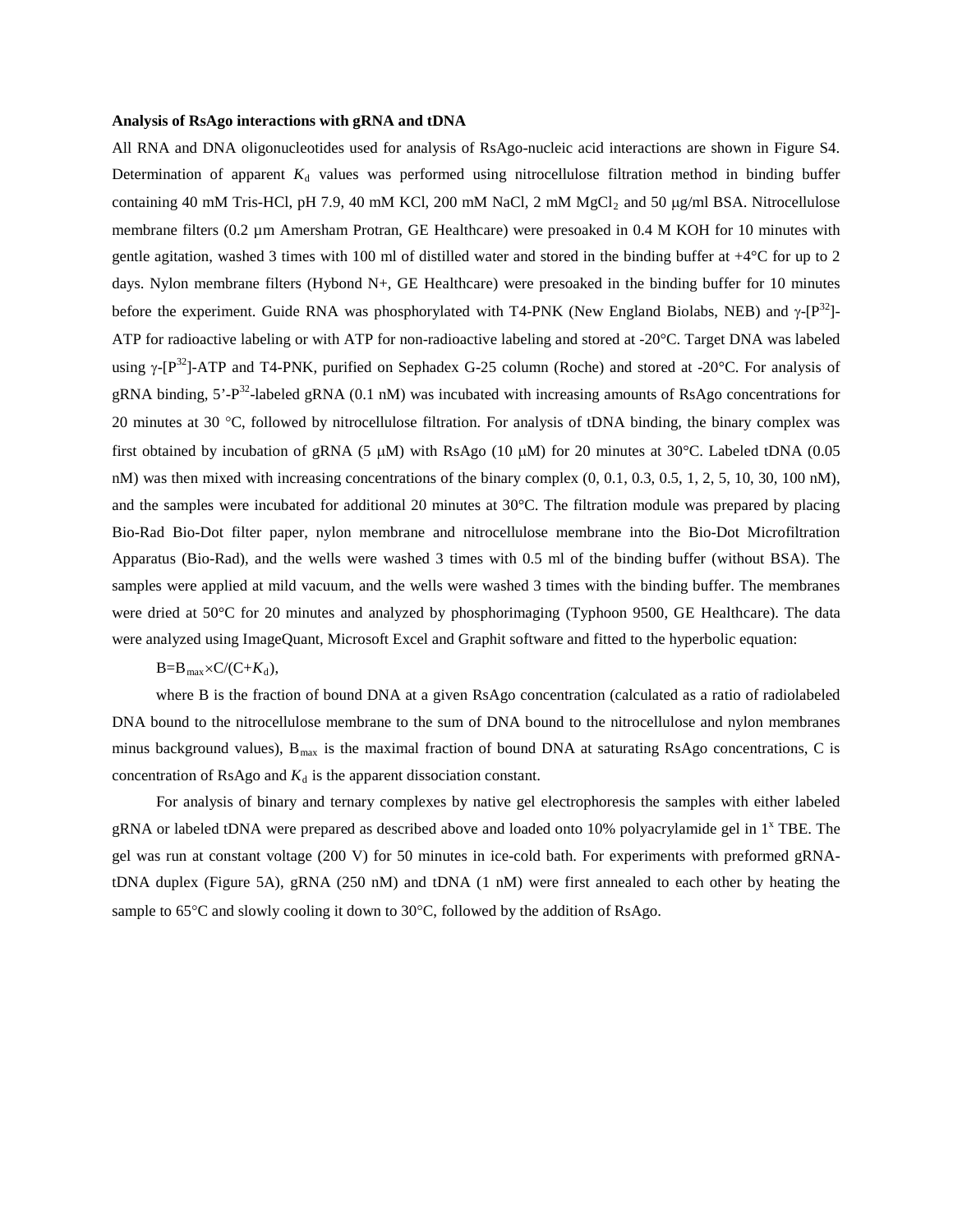## **SUPPLEMENTAL REFERENCES**

Adams, P.D., Afonine, P.V., Bunkoczi, G., Chen, V.B., Davis, I.W., Echols, N., Headd, J.J., Hung, L.W., Kapral, G.J., Grosse-Kunstleve, R.W.*, et al.* (2010). PHENIX: a comprehensive Python-based system for macromolecular structure solution. Acta Crystallogr D Biol Crystallogr *66*, 213-221.

Emsley, P., and Cowtan, K. (2004). Coot: model-building tools for molecular graphics. Acta Crystallogr D Biol Crystallogr *60*, 2126-2132.

Winn, M.D., Ballard, C.C., Cowtan, K.D., Dodson, E.J., Emsley, P., Evans, P.R., Keegan, R.M., Krissinel, E.B., Leslie, A.G., McCoy, A.*, et al.* (2011). Overview of the CCP4 suite and current developments. Acta Crystallogr D Biol Crystallogr *67*, 235-242.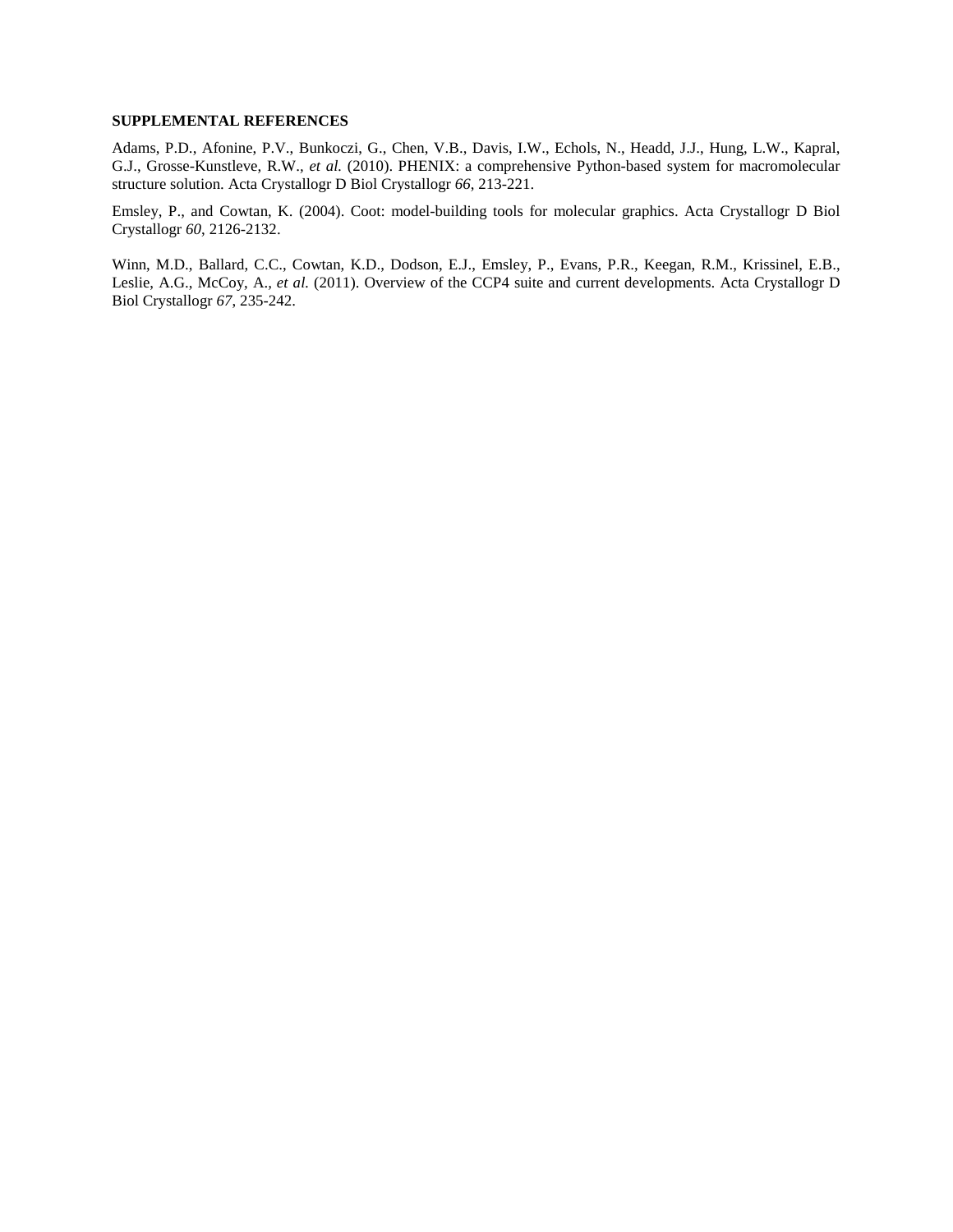|                              | <b>Ternary Complex</b><br>18-mer Guide RNA - 24-mer Target DNA |                               |                                |  |  |
|------------------------------|----------------------------------------------------------------|-------------------------------|--------------------------------|--|--|
|                              | Se-Met                                                         |                               |                                |  |  |
|                              | <b>Peak</b>                                                    | <b>Remote</b>                 | <b>Native</b>                  |  |  |
| Beam line                    | APS-ID24C                                                      | APS-ID24C                     | APS-ID24C                      |  |  |
| Wavelength                   | 0.9792                                                         | 1.0000                        | 0.9792                         |  |  |
| Space group                  | $P2_1$                                                         | $P2_1$                        | $P2_1$                         |  |  |
| Unit cell                    |                                                                |                               |                                |  |  |
| a, b, c $(\AA)$              | 68.1, 118.5, 118.3                                             | 68.0, 118.4, 118.7            | 68.2, 119.2, 117.7             |  |  |
| $\alpha, \beta, \gamma$ (°)  | 90.0, 94.7, 90.0                                               | 90.0, 94.8, 90.0              | 90.0, 95.6, 90.0               |  |  |
| Resolution $(\AA)$           | 100-2.50<br>$(2.59 - 2.50)^a$                                  | 100-2.40<br>$(2.49 - 2.50)^a$ | $50 - 2.10$<br>$(2.18-2.10)^a$ |  |  |
| $R_{merge}$                  | 0.132(0.676)                                                   | 0.114(0.589)                  | 0.057(0.365)                   |  |  |
| $I/\sigma(I)$                | 16.3(1.8)                                                      | 18.3(2.2)                     | 27.1(2.6)                      |  |  |
| Completeness (%)             | 99.3 (98.1)                                                    | 99.4 (99.3)                   | 93.5 (83.6)                    |  |  |
| Redundancy                   | 6.9(4.2)                                                       | 7.0(4.9)                      | 3.4(2.9)                       |  |  |
| Number of unique reflections | 63868                                                          | 71757                         | 101956                         |  |  |
| $R_{work}/R_{free}$ (%)      |                                                                |                               | 18.2/23.5                      |  |  |
| Number of non-H atoms        |                                                                |                               |                                |  |  |
| <b>RNA/DNA</b>               |                                                                |                               | 1566                           |  |  |
| Protein                      |                                                                |                               | 11603                          |  |  |
| Water                        |                                                                |                               | 720                            |  |  |
| Ligands(molecule)            |                                                                |                               | 115                            |  |  |
| Average B factors $(\AA^2)$  |                                                                |                               |                                |  |  |
| <b>RNA/DNA</b>               |                                                                |                               | 35.25                          |  |  |
| Protein                      |                                                                |                               | 36.59                          |  |  |
| Water                        |                                                                |                               | 37.00                          |  |  |
| Ligands                      |                                                                |                               | 68.69                          |  |  |
| R.m.s. deviations            |                                                                |                               |                                |  |  |
| Bond lengths $(\AA)$         |                                                                |                               | 0.008                          |  |  |
| Bond angles (°)              |                                                                |                               | 1.200                          |  |  |

**Table S1. Related to Figure 1. X-ray Statistics of a Ternary RsAgo Complex Containing Guide RNA Paired with Target DNA**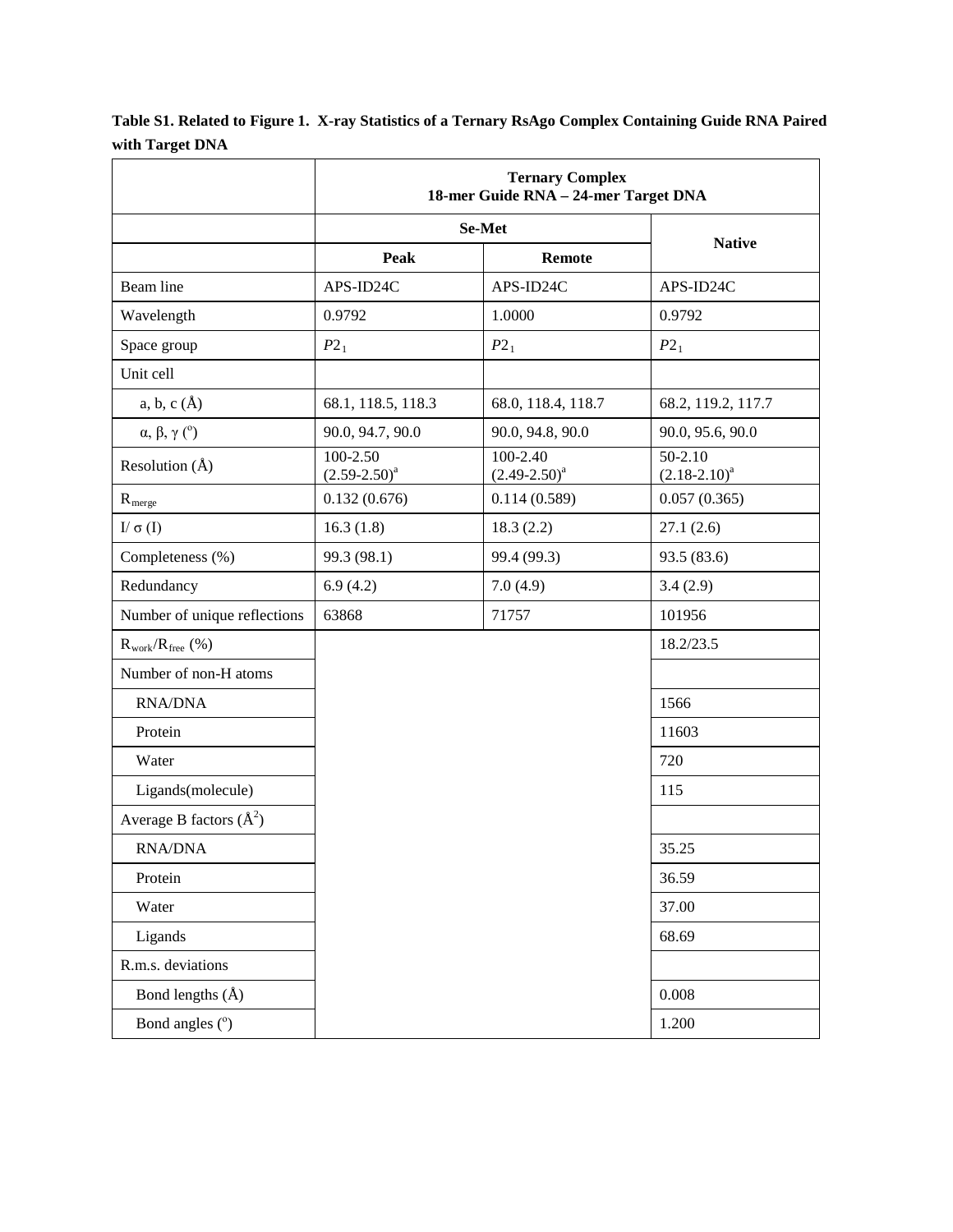**Table S2. Related to Figure 6. X-ray Statistics of RsAgo Ternary Complexes Containing A•A Non-canonical Pairs**

| <b>Crystal</b>               | <b>Mismatch</b><br>$A3 \cdot A3'$ | <b>Mismatch</b><br>$A8 \cdot A8'$ |
|------------------------------|-----------------------------------|-----------------------------------|
| Beam line                    | APS-ID24C                         | APS-ID24C                         |
| Wavelength                   | 0.9792                            | 0.9792                            |
| Space group                  | $P2_1$                            | $P2_1$                            |
| Unit cell                    |                                   |                                   |
| $a, b, c (\AA)$              | 68.2, 118.9, 118.6                | 68.2, 120.0, 118.7                |
| $\alpha, \beta, \gamma$ (°)  | 90.0, 95.7, 90.0                  | 90.0, 95.5, 90.0                  |
| Resolution $(\AA)$           | 70-1.81<br>$(1.87 - 1.81)^a$      | 70-1.85<br>$(1.92 - 1.85)^a$      |
| $R_{merge}$                  | 0.060(0.743)                      | 0.058(0.602)                      |
| $I/\sigma(I)$                | 15.8(1.9)                         | 12.8(1.8)                         |
| $CC_{1/2}$                   | 0.993(0.748)                      | 0.989(0.658)                      |
| Completeness (%)             | 93.8 (91.3)                       | 98.4 (98.4)                       |
| Redundancy                   | 4.3(4.1)                          | 3.0(2.8)                          |
| Number of unique reflections | 160184                            | 159065                            |
| $R_{work}/R_{free}$ (%)      | 19.8/24.0                         | 21.0/25.0                         |
| Number of non-H atoms        |                                   |                                   |
| <b>RNA/DNA</b>               | 1589                              | 1632                              |
| Protein                      | 11691                             | 11478                             |
| Water                        | 848                               | 666                               |
| Ligands(molecule)            | 26                                | 4                                 |
| Average B factors $(\AA^2)$  |                                   |                                   |
| <b>RNA/DNA</b>               | 41.42                             | 44.15                             |
| Protein                      | 41.68                             | 48.33                             |
| Water                        | 43.69                             | 46.18                             |
| Ligands                      | 60.67                             | 36.27                             |
| R.m.s. deviations            |                                   |                                   |
| Bond lengths $(\AA)$         | 0.009                             | 0.011                             |
| Bond angles $(°)$            | 1.416                             | 1.539                             |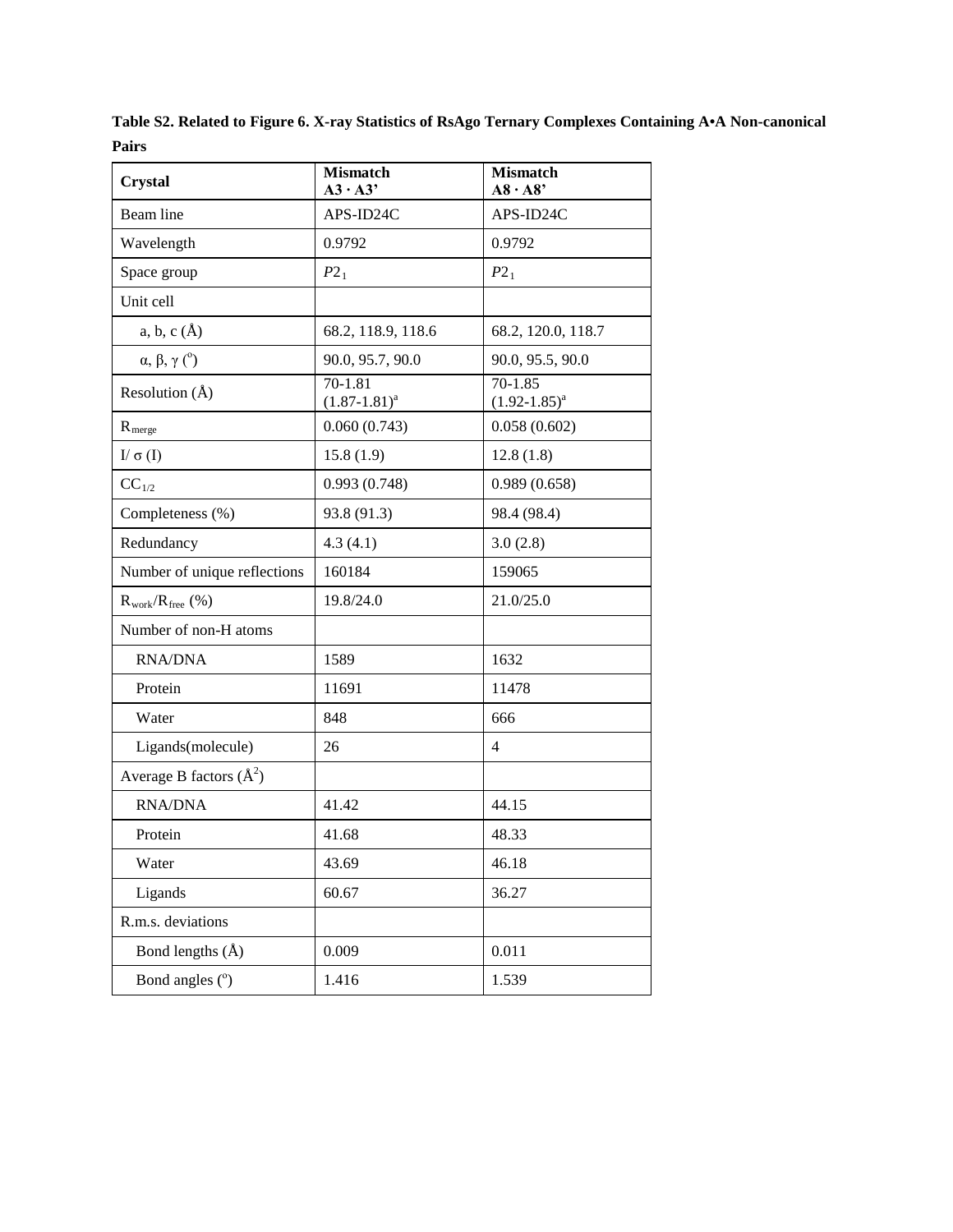**Table S3. Related to Figure 6. X-ray Statistics of RsAgo Ternary Complexes Containing G•A Non-canonical Pairs**

| <b>Crystal</b>               | <b>Mismatch</b><br>A8.68'    | <b>Mismatch</b><br>$G8 \cdot A8'$ |
|------------------------------|------------------------------|-----------------------------------|
| Beam line                    | APS-ID24C                    | APS-ID24C                         |
| Wavelength                   | 0.9792                       | 0.9792                            |
| Space group                  | $P2_1$                       | $P2_1$                            |
| Unit cell                    |                              |                                   |
| $a, b, c (\AA)$              | 68.1, 119.1, 118.1           | 68.0, 118.3, 117.8                |
| $\alpha, \beta, \gamma$ (°)  | 90.0, 95.6, 90.0             | 90.0, 95.5, 90.0                  |
| Resolution $(\AA)$           | 70-2.00<br>$(2.07 - 2.00)^a$ | 50-2.60<br>$(2.69-2.60)^a$        |
| $R_{merge}$                  | 0.067(0.591)                 | 0.109(0.777)                      |
| $I/\sigma(I)$                | 14.9(1.8)                    | 11.1(2.3)                         |
| $CC_{1/2}$                   | 0.991(0.663)                 | 0.990(0.722)                      |
| Completeness (%)             | 97.4 (90.4)                  | 98.1 (97.8)                       |
| Redundancy                   | 3.8(2.6)                     | 3.5(3.4)                          |
| Number of unique reflections | 123233                       | 55738                             |
| $R_{work}/R_{free}$ (%)      | 19.5/24.2                    | 21.2/25.3                         |
| Number of non-H atoms        |                              |                                   |
| <b>RNA/DNA</b>               | 1591                         | 1570                              |
| Protein                      | 11478                        | 11603                             |
| Water                        | 354                          | 139                               |
| Ligands(molecule)            | 30                           | 2                                 |
| Average B factors $(\AA^2)$  |                              |                                   |
| <b>RNA/DNA</b>               | 54.28                        | 49.58                             |
| Protein                      | 56.32                        | 54.10                             |
| Water                        | 51.90                        | 42.83                             |
| Ligands                      | 62.46                        | 37.21                             |
| R.m.s. deviations            |                              |                                   |
| Bond lengths $(\AA)$         | 0.013                        | 0.005                             |
| Bond angles $(°)$            | 1.613                        | 0.972                             |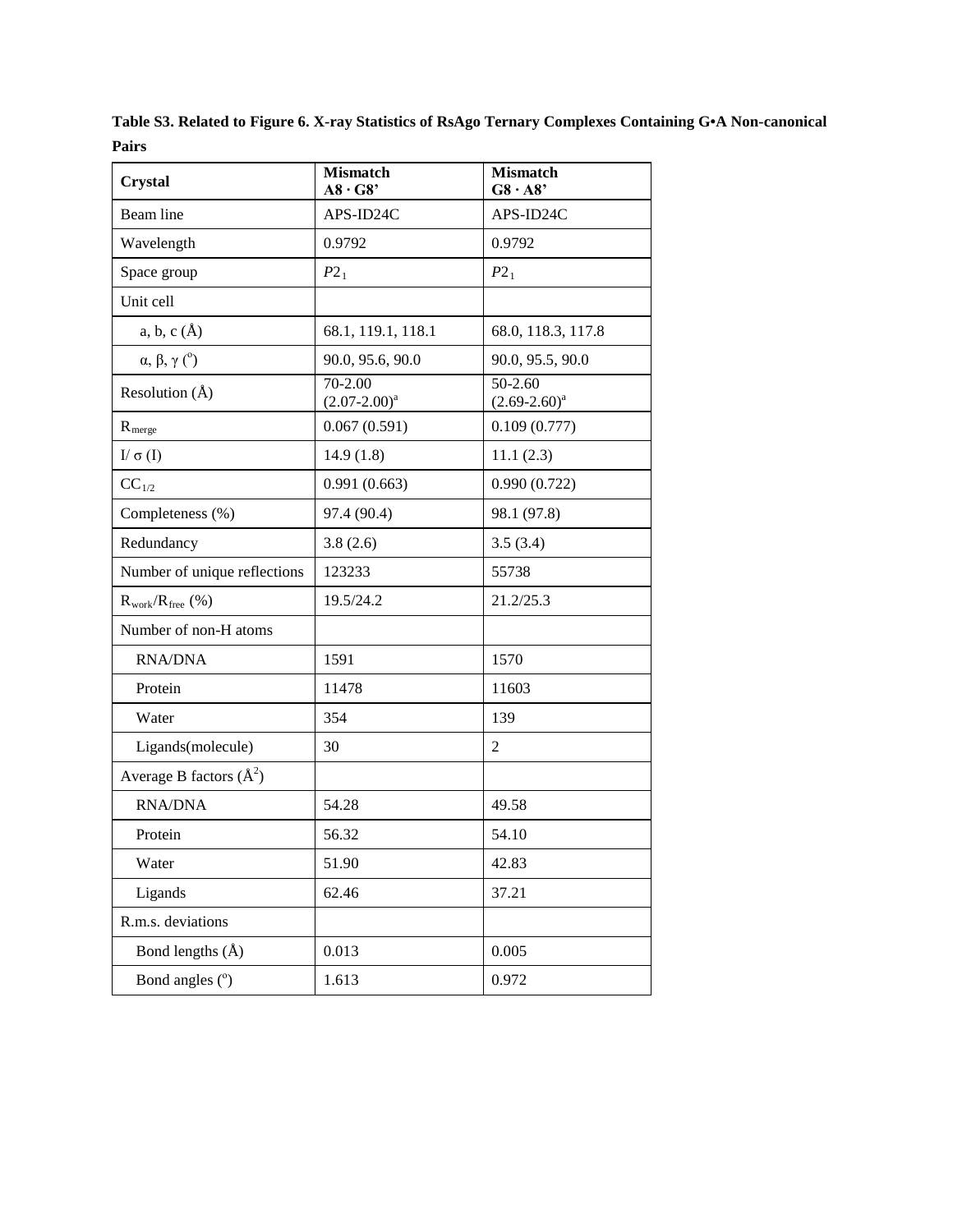**Table S4. Related to Figure 7. X-ray Statistics of RsAgo Ternary Complexes Containing A-A and T-T Bulges Within the Seed Segment of the Target Strand**

| <b>Crystal</b>                                                          | <b>Bulge</b><br>$A - A$      | <b>Bulge</b><br>T-T              |
|-------------------------------------------------------------------------|------------------------------|----------------------------------|
| Beam line                                                               | APS-ID24C                    | APS-ID24C                        |
| Wavelength                                                              | 0.9792                       | 0.9792                           |
| Space group                                                             | $P2_1$                       | $P2_1$                           |
| Unit cell                                                               |                              |                                  |
| $a, b, c (\AA)$                                                         | 68.4, 119.0, 118.8           | 68.0, 118.3, 117.7               |
| $\alpha, \beta, \gamma$ (°)                                             | 90.0, 95.5, 90.0             | 90.0, 95.5, 90.0                 |
| Resolution $(\AA)$                                                      | 50-2.25<br>$(2.33 - 2.25)^a$ | $50 - 2.15$<br>$(2.23 - 2.15)^a$ |
| $R_{merge}$                                                             | 0.09(0.65)                   | 0.095(0.637)                     |
| $I/\sigma(I)$                                                           | 11.8(2.4)                    | 12.7(2.2)                        |
| $CC_{1/2}$                                                              | 0.989(0.754)                 | 0.992(0.732)                     |
| Completeness (%)                                                        | 99.7 (100.0)                 | 99.9 (100.0)                     |
| Redundancy                                                              | 3.7(3.6)                     | 3.8(3.8)                         |
| Number of unique reflections                                            | 88612                        | 100379                           |
| $R_{work}/R_{free}$ (%)                                                 | 19.8/23.9                    | 20.1/24.0                        |
| Number of non-H atoms                                                   |                              |                                  |
| <b>RNA/DNA</b>                                                          | 1622                         | 1580                             |
| Protein                                                                 | 11600                        | 11618                            |
| Water                                                                   | 477                          | 750                              |
| Ligands(molecule)                                                       | 46                           | 47                               |
| Average B factors $(\AA^2)$                                             |                              |                                  |
| <b>RNA/DNA</b>                                                          | 51.20                        | 45.2                             |
| Protein                                                                 | 51.9                         | 44.7                             |
| Water                                                                   | 50.2                         | 45.4                             |
| Ligands                                                                 | 60.9                         | 61.8                             |
| R.m.s. deviations                                                       |                              |                                  |
| Bond lengths $(\AA)$                                                    | 0.012                        | 0.008                            |
| Bond angles $(°)$                                                       | 1.3                          | 0.9                              |
| <sup>a</sup> Highest resolution shell (in $\AA$ ) shown in parentheses. |                              |                                  |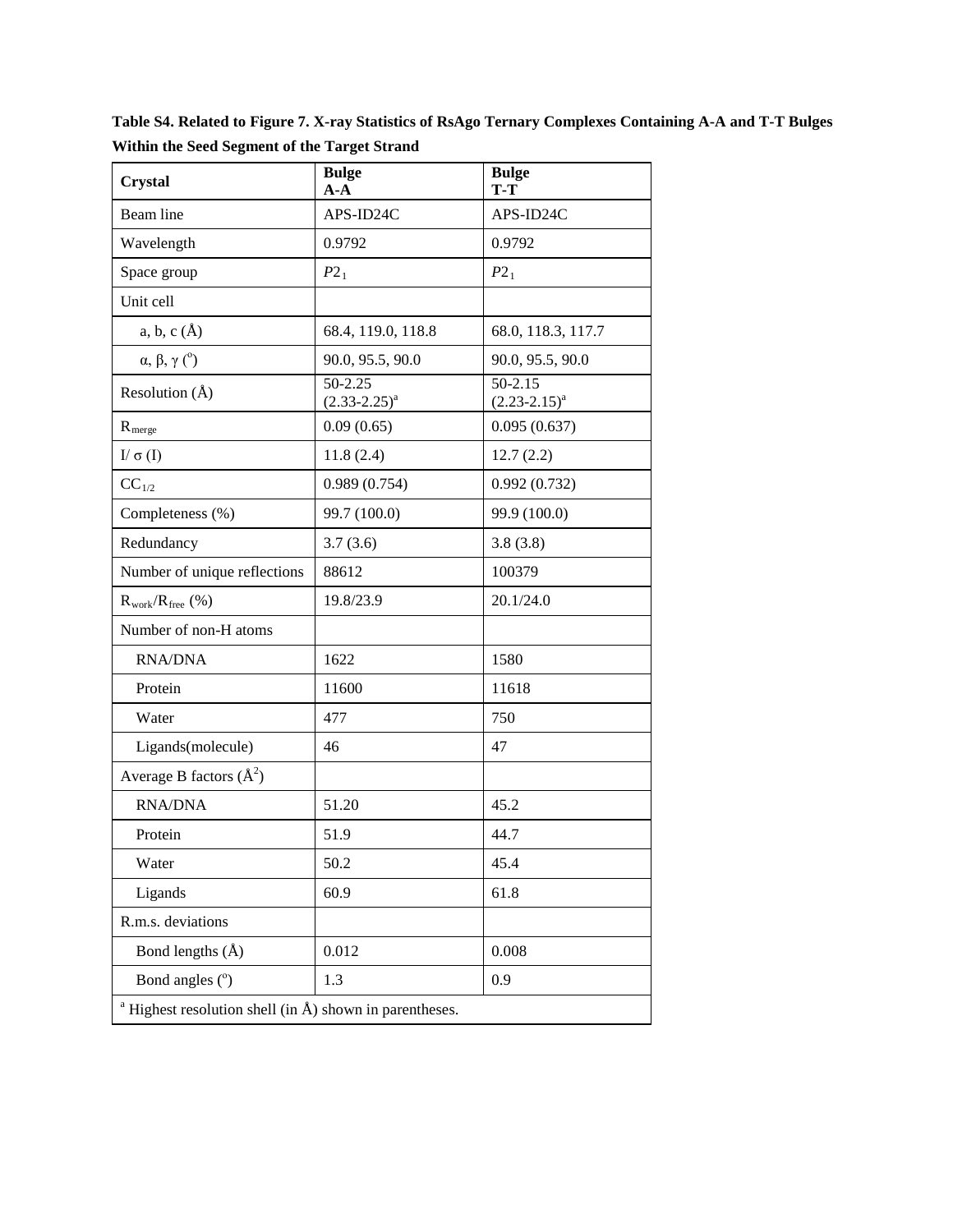

# **Figure S1. Related to Figure 1.**

## **Panels A to F. Comparative Overlay of gRNA - tDNA Duplex in RsAgo Ternary Complex with Canonical A-form and B-form DNA.**

(A-C) Comparative overlay of gRNA (in red) - tDNA (in blue) duplex in RsAgo ternary complex with canonical A-form DNA (in green) spanning 2-2' to 18-18' bps (panel A), 2-2' to 11-11' bps (panel B) and 12-12' to 18-18' (panel C). (D-F) Comparative overlay of gRNA (in red) - tDNA (in blue) duplex in RsAgo ternary complex with canonical B-form DNA (in yellow) spanning 2-2' to 18-18' bps (panel D), 2-2' to 11-11' bps (panel E) and 12-12' to 18-18' (panel F). **Panels G to L. Comparative Overlay of gRNA and tDNA Strands in RsAgo Ternary Complex with Canonical A-form and B-form DNA.**

(G-I) Comparative overlay of gRNA strand (in red) in RsAgo ternary complex with canonical A-form DNA strand (in green) or canonical B-form DNA (in yellow) spanning 2-2' to 18-18' bps (panel G), 2-2' to 11-11' bps (panel H) and 12-12' to 18-18'(panel I).

(J-L) Comparative overlay of tDNA strand (in blue) in RsAgo ternary complex with canonical A-form DNA strand (in green) or canonical B-form DNA strand (in yellow) spanning 2-2' to 18-18' bps (panel J), 2-2' to 11-11' bps (panel K) and 12-12' to 18-18' (panel L).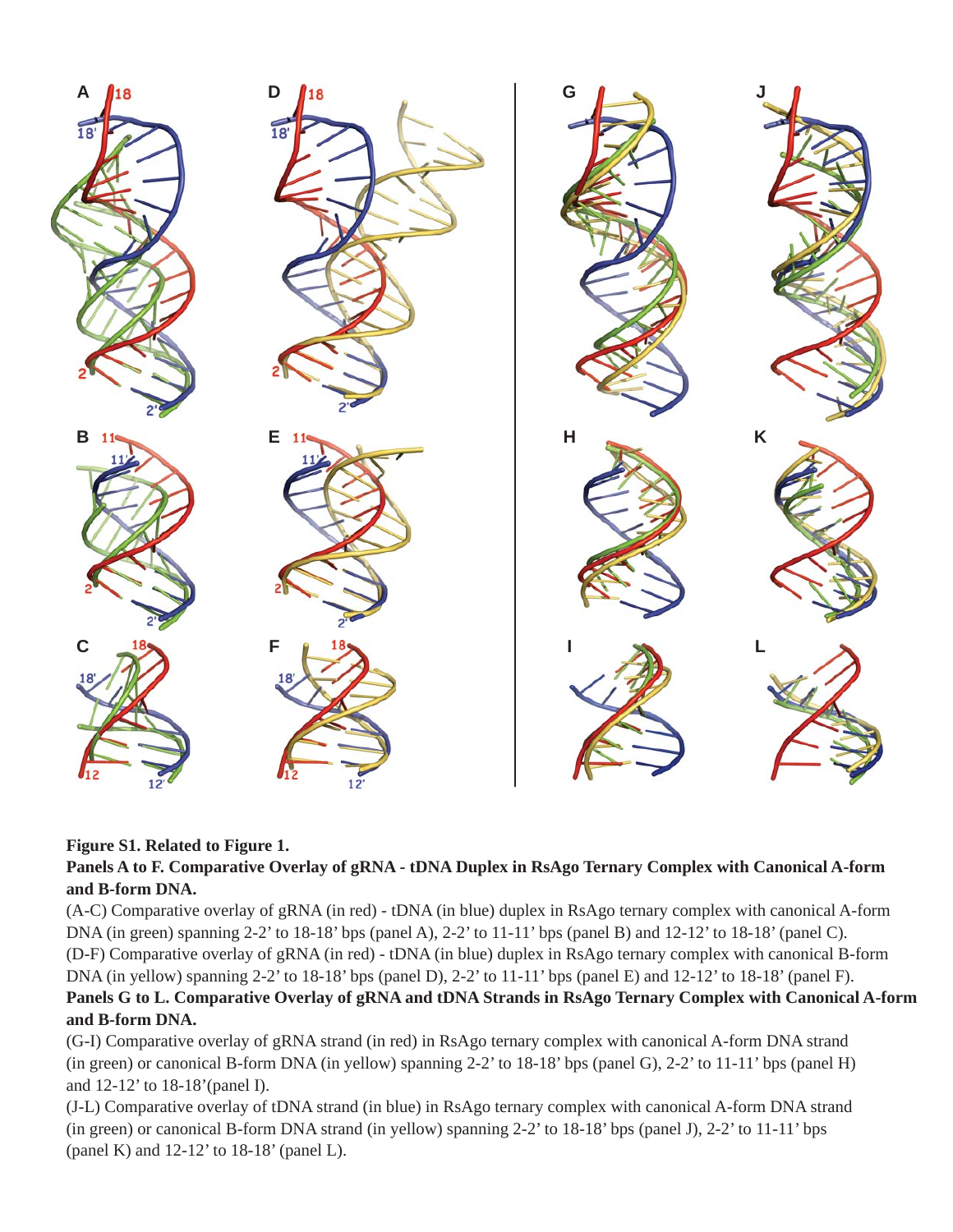

RsAgo TtAgo human Ago1 human Dicer

# **Figure S2. Related to Figure 1. Recognition Features of the PAZ Pocket in the Structure of RsAgo Bound to gRNA and tDNA.**

(A) Sequence alignments of the PAZ domains of *R. sphaeroides* RsAgo, *T. thermophilus* TtAgo, human Ago1 and human Dicer.

(B) Structures of RsAgo, TtAgo (PDB: 3HO1), human Ago1 (PDB: 4KXT) and human Dicer (PDB: 4NGB) with bound nucleic acid, where observed, in orange stick representation.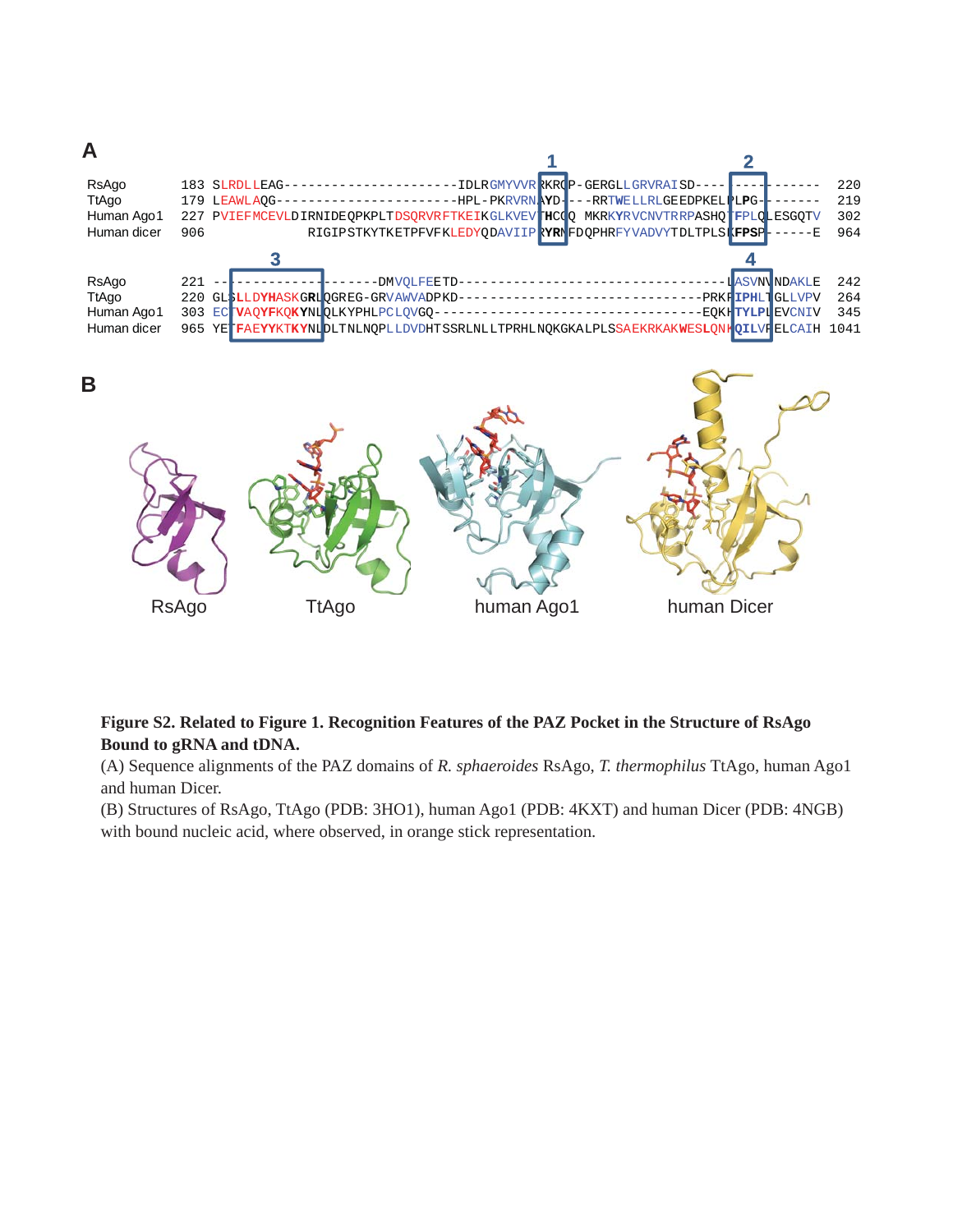

**Figure S3. Related to Figure 2. Analysis of DNA cleavage by RsAgo with substitutions of the catalytic residues.**  (A) Sequence alignments of active sites in the PIWI domain in RsAgo (top) and TtAgo (bottom). Shown are protein segments surrounding the catalytic tetrad residues. Amino acid substitutions in the mutant variant of RsAgo were obtained by site-directed mutagenesis and are shown above the alignment. In addition to the G529D, H605D and E746D substitutions in the catalytic tetrad, we also introduced an A604R substitution present in TtAgo. (B) Analysis of DNA cleavage by the mutant RsAgo. The gRNA and tDNA sequences used in the cleavage experiments are shown in Figure S5. RsAgo (300 nM) was incubated with phosphorylated gRNA (100 nM) for 20 min at 30 °C. The 5'-P<sup>32</sup>-labeled tDNA was added to 100 nM and the samples were incubated at 30 °C for 20 hours. The reactions were performed either in buffer 1 (40 mM Tris-HCl pH 8.0, 100 mM NaCl, 40 mM KCl, 10 mM MgCl<sub>2</sub>, 2 mM MnCl<sub>2</sub>, 1 mM DTT) or buffer 2 (40 mM potassium phosphate pH 7.4, 200 mM NaCl, 50 mM KCl, 10 mM  $MgCl<sub>2</sub>$  10 mM, 2 mM MnCl<sub>2</sub>, 1 mM DTT). Nucleic acids were separated by 15% urea PAGE (19:1) and analyzed by phosphorimaging. The first lane contains DNA length markers.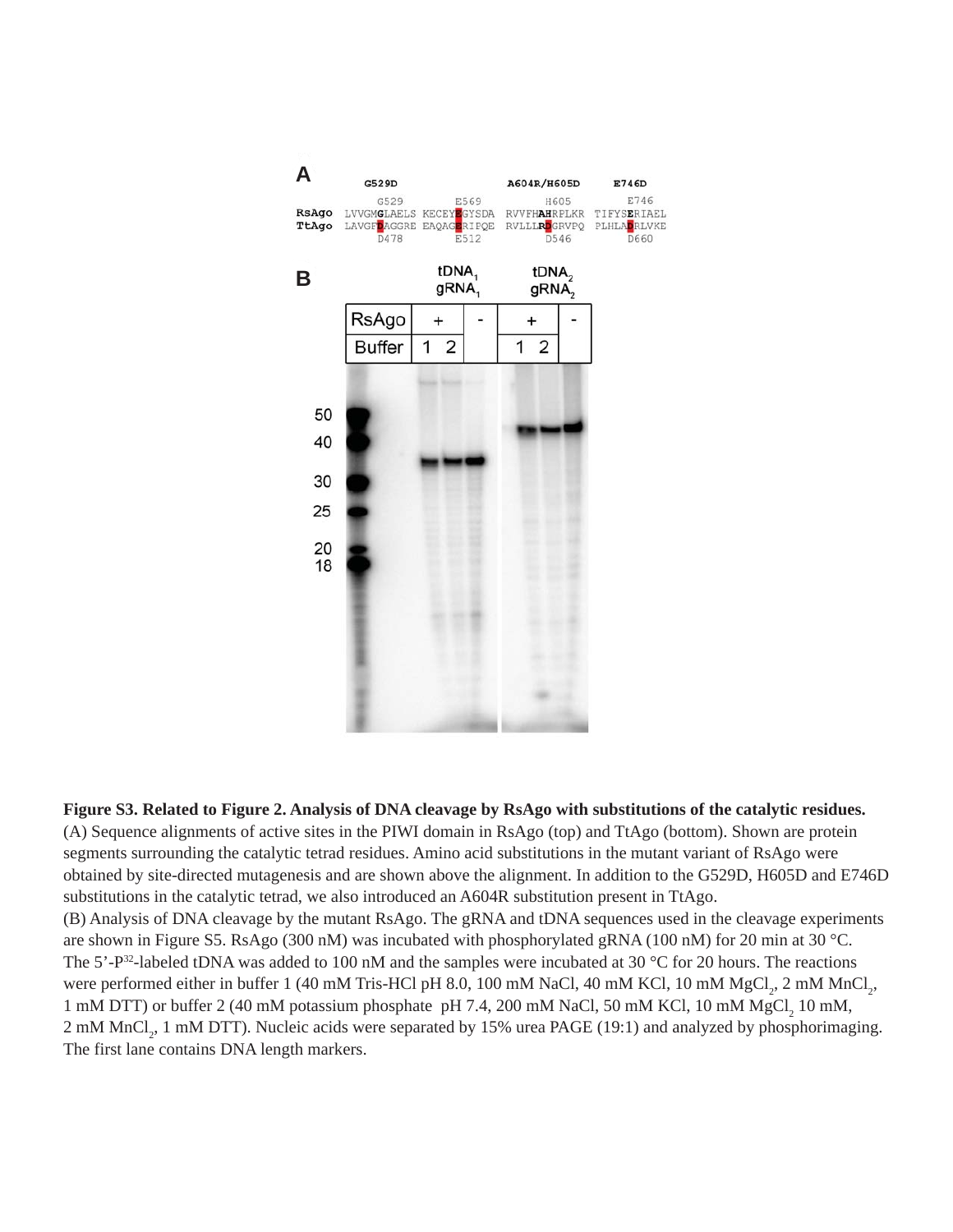| gRNAs             |  |                         | gRNA-tDNA pairs for cleavage assays |                |                                                |  |
|-------------------|--|-------------------------|-------------------------------------|----------------|------------------------------------------------|--|
| qRNA <sub>1</sub> |  | 5' p-UUACUGCACAGGUGACGA |                                     |                |                                                |  |
| qRNA <sub>2</sub> |  | 5' p-UAGAGUGAUGAUAGUUAA | tDNA,                               | 5'             | AACTGCTGTCGTCACCTGTGCAGTAACTGAGTCA             |  |
| $qRNA3-1U$        |  | 5' p-UCGACUAGUCACCUGAGU | qRNA <sub>1</sub>                   |                | 3' AGCAGUGGACACGUCAUU                          |  |
| $qRNA3-1C$        |  | 5' p-CCGACUAGUCACCUGAGU | tDNA <sub>2</sub>                   | 5 <sup>1</sup> | ATCTCATATCCTCACTTAACTATCATCACTCTAATACTATAACTAT |  |
| $qRNA3-1A$        |  | 5' p-ACGACUAGUCACCUGAGU | gRNA <sub>2</sub>                   |                | 3' AAUUGAUAGUAGUGAGAU                          |  |
| aRNA.             |  | p-UGAUGAUAGUUAAGUGAG    |                                     |                |                                                |  |

# gRNA-tDNA pairs for  $K_d$  measurements

|                                  |               | $K_a$ , nM      |                                                   |                   | $K_{d}$ , nM    |
|----------------------------------|---------------|-----------------|---------------------------------------------------|-------------------|-----------------|
| 5' p-UUACUGCACAGGUGACGA          |               |                 | 5' p-UUACUGCACAGGUGACGA                           |                   |                 |
| 3' GTCAATGACGTGTCCACTGCTGTC      | 1U·A'         | $0.13 \pm 0.04$ | 3'<br>GTCAATGACGGGTCCACTGCTGTC                    | 8A·G'             | $0.82 \pm 0.41$ |
| 5' p-UUACUGCACAGGUGACGA          |               |                 | 5' p-UUACUGCGCAGGUGACGA                           |                   |                 |
| 3' GTCGATGACGTGTCCACTGCTGTC      | 1U·G'         | $0.25 \pm 0.03$ | 3' GTCAATGACGAGTCCACTGCTGTC                       | 8G·A'             | $2.1 \pm 0.45$  |
| 5' p-UUACUGCACAGGUGACGA          |               |                 | 5' p-UUACUGCGCAGGUGACGA                           |                   |                 |
| GTCCATGACGTGTCCACTGCTGTC<br>3'   | $1U-C'$       | $0.31 \pm 0.04$ | 3' GTCAATGACGTGTCCACTGCTGTC                       | 8G·T'             | $1.8 \pm 0.68$  |
| 51<br>p-UUACUGCACAGGUGACGA       |               |                 | 5' p-UUACUGCACAGGUGACGA                           |                   |                 |
| GTCTATGACGTGTCCACTGCTGTC<br>3'   | $1U - T'$     | $0.22 \pm 0.06$ | 3' GTCAATGACGTCTCCACTGCTGTC                       | $9C-C'$           | $2.4 \pm 0.22$  |
| p-UUACUGCACAGGUGACGA<br>5'       |               |                 | 5' p-UUACUGCACAGGUGACGA                           |                   |                 |
| 3' GTCATTGACGTGTCCACTGCTGTC      | 2U·T'         | $1.1 \pm 0.25$  | GTCAATGACGTGACCACTGCTGTC<br>3'                    | $10A \cdot A'$    | $0.42 \pm 0.12$ |
| p-UUACUGCACAGGUGACGA<br>5'       |               |                 | 5' p-UUACUGCACAGGUGACGA                           |                   |                 |
| GTCAAAGACGTGTCCACTGCTGTC<br>3'   | $3A \cdot A'$ | $3.1 \pm 0.64$  | GTCAATGACGTGTGGACTGCTGTC<br>3'                    | $11 - 12$         | $3.8 \pm 0.77$  |
| 5' p-UUA--CUGCACAGGUGACGA        |               |                 | 5' p-UUACUGCACAGGUGACGA                           |                   |                 |
| 3' GTCAATAAGACGTGTCCACTGCTGTC    | $3+2A$        | $9.7 \pm 1.3$   | 3' GTCAATGACGTGTCCUGTGCTGTC                       | $13 - 14$         | $1.8 \pm 1.1$   |
| 5' p-UUA--CUGCACAGGUGACGA        |               |                 | 5' p-UUACUGCACAGGUGACGA                           |                   |                 |
| GTCAATTTGACGTGTCCACTGCTGTC<br>3' | $3+2T$        | $2.3 \pm 1.1$   | 3' GTCAATGACGTGTCCACACCTGTC                       | $15 - 16$         | $2.9 \pm 0.24$  |
| p-UUACUGCACAGGUGACGA<br>5'       |               |                 | 5' p-UUACUGCACAGGUGACGA                           |                   |                 |
| GTCAATCACGTGTCCACTGCTGTC<br>3'   | $4C-C'$       | $2.8 \pm 1.5$   | 3' GTCAATGACGTGTCCACTGGAGTC                       | $17 - 18$         | $0.20 \pm 0.06$ |
| 5'<br>p-UUACUGCACAGGUGACGA       |               |                 | 5' p-UUACUGCACAGGUGACGA                           |                   |                 |
| 3' GTCAATGTCGTGTCCACTGCTGTC      | 5U·T'         | $0.15 \pm 0.09$ | 3' AATGACGTGTCCACTGCTGTC                          | no <sub>3</sub> ' | $0.07 \pm 0.01$ |
| p-UUACUGCACAGGUGACGA<br>51       |               |                 | 5' p-UUACUGCACAGGUGACGA                           |                   |                 |
| GTCAATGAGGTGTCCACTGCTGTC<br>3'   | 6G·G'         | $2.0 \pm 0.68$  | 3' GTCAATGACGTGTCCACTGCT                          | no <sub>5</sub> ' | $0.13 \pm 0.03$ |
| p-UUACUGCACAGGUGACGA<br>5'       |               |                 | 5' p-UUACUGCACAGGUGACGA                           |                   |                 |
| GTCAATGACCTGTCCACTGCTGTC<br>3'   | $7C-C'$       | $0.23 \pm 0.11$ | 3' ACTGAGTCAATGACGTGTCCACTGCTGTCGTCAA 0.75 ± 0.48 |                   |                 |
| 5' p-UUACUGCACAGGUGACGA          |               |                 |                                                   | long $5'/3'$      |                 |
| 3' GTCAATGACGAGTCCACTGCTGTC      | 8A·A'         | $0.25 \pm 0.04$ |                                                   |                   |                 |

**Figure S4. Related to Figures 3 and 4. Structures of gRNAs and gRNA-tDNA pairs used in the binding and cleavage assays.** The gRNA-tDNA variants with mismatches and bulges used for  $K_d$  measurements are shown at the bottom part of the figure. Nucleotides substituted in each gRNAt-DNA pair are underlined. Apparent  $K_d$  values for tDNA binding by the preformed RsAgo-gRNA complex are shown on the right (correspond to Figure 4).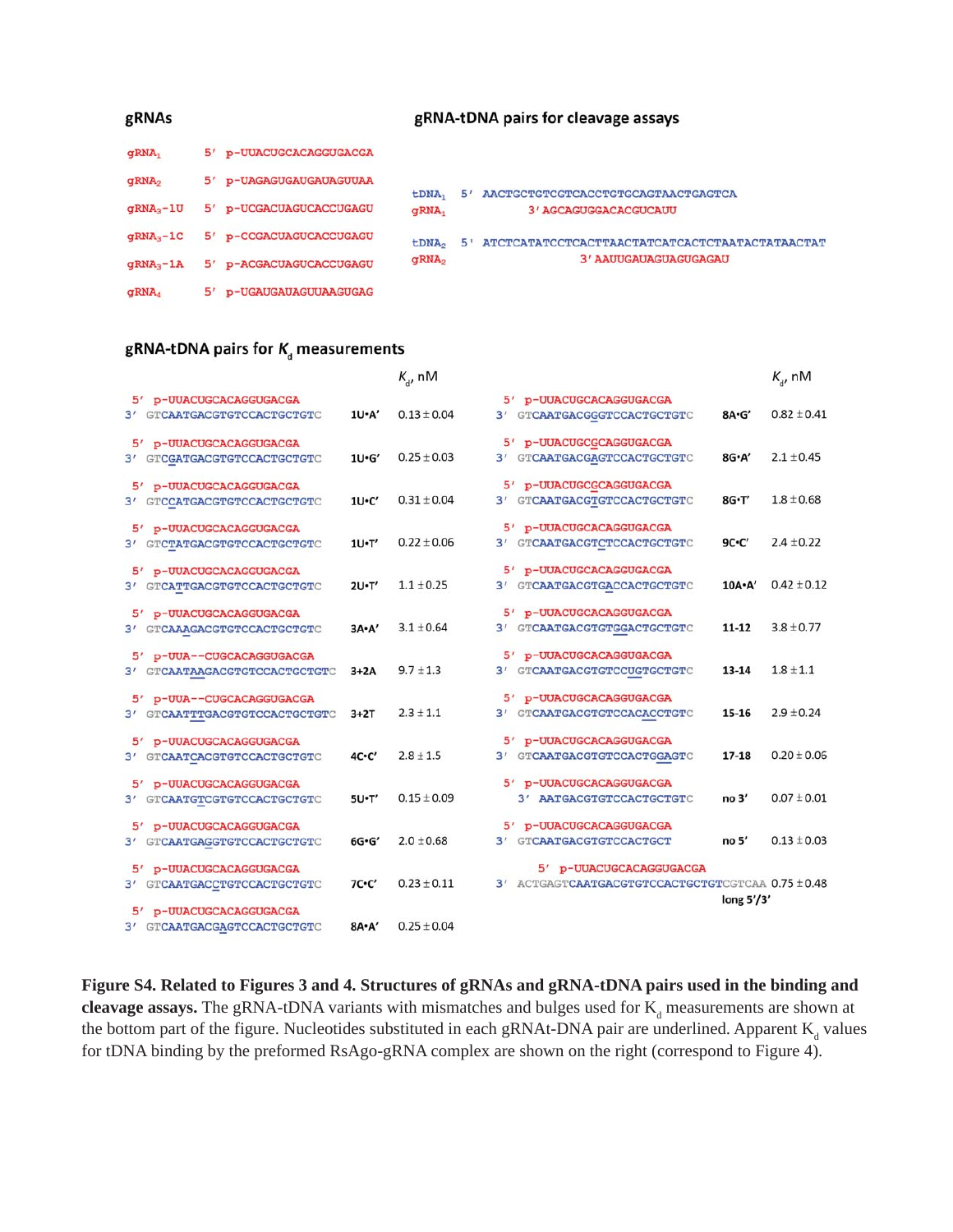

## **Figure S5. Related to Figures 3 and 4.**

**Panel A. The maximal fractions of bound tDNA observed at saturating gRNA-RsAgo concentrations.**

The plot shows the maximal binding  $(B_{max})$  of tDNA variants with mismatches and bulges as a fraction of total labeled tDNA in the sample. The structure of the gRNA-tDNA heteroduplex is shown below (see Figure 4 and Figure S4). The red line indicates the two-fold lower level of the binding relativeto fully-complementary tDNA (1U-A'). The data are means and standard deviations from 3-5 independent measurements.

Panel B. No effects of the Q689A substitution in RsAgo on the apparent  $\mathbf{K}_{_\text{d}}$  and maximal binding values for tDNA **variants with different nucleotides at the 1' position.**

Shown are means and standard deviations from 3-4 independent experiments.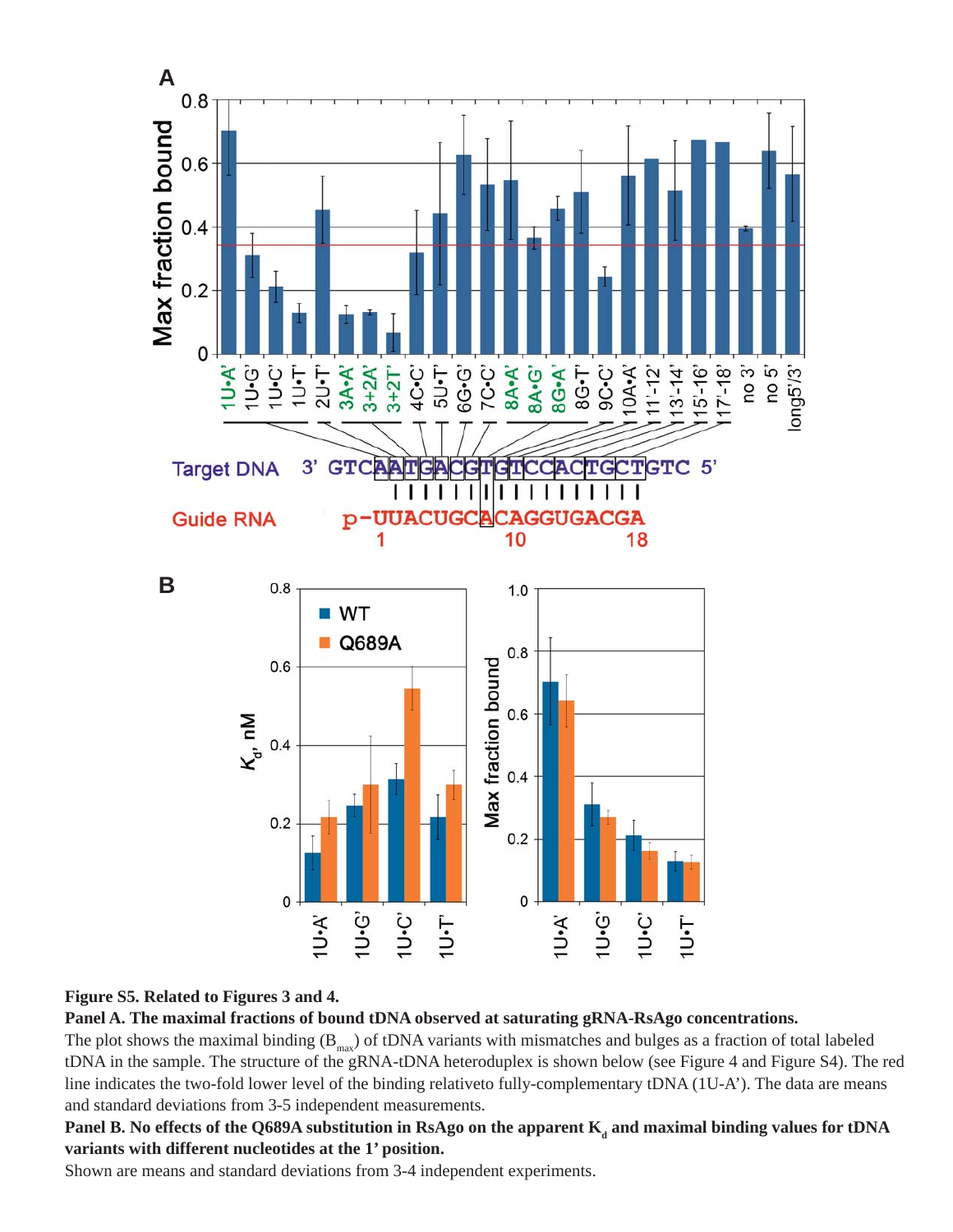

**Figure S6. Related to Figure 5. Dissociation kinetics of tDNA variants with mismatches and bulges.** tDNA (100 nM) was added to preformed binary complexes of RsAgo with gRNA1 (RsAgo 40 nM, labeled gRNA 10 nM) together with excess competitor gRNA4 (1000 nM) in standard binding buffer containing 40 mM Tris-HCl, pH 7.9, 40 mM KCl, 200 mM NaCl, 2 mM  $MgCl_2$ . The samples were incubated for indicated time intervals at 30 °C and analyzed by 10% native polyacrylamide gel electrophoresis. Positions of the ternary complex and free gRNA-tDNA duplex are shown; the labeled component (gRNA) is indicated with asterisks.